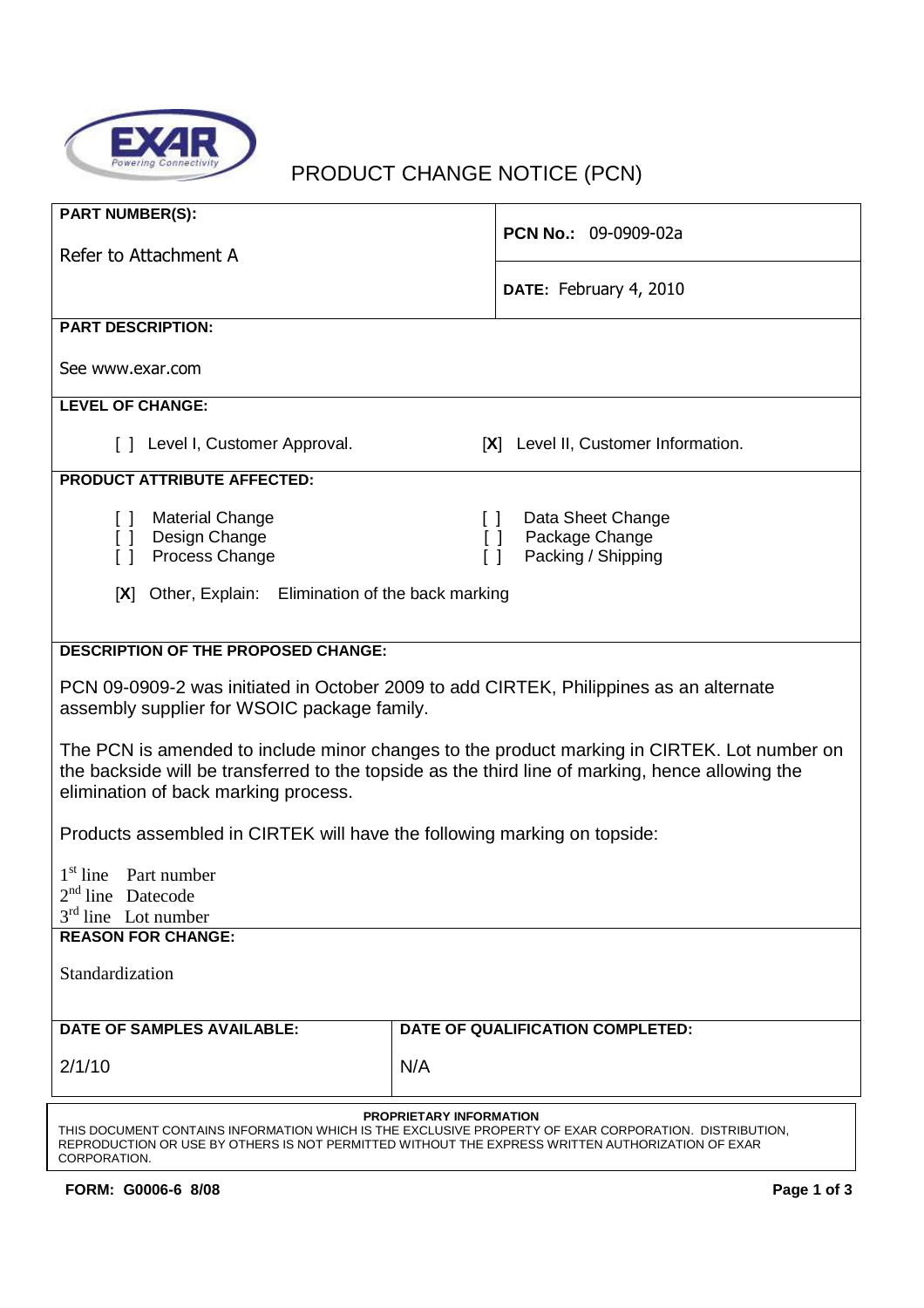

# PRODUCT CHANGE NOTICE

| <b>ESTIMATED CHANGE DATE OR DATE</b><br>CODE:                                                                                                                                                                                                 | <b>SUPPORTING DATA:</b>              |  |
|-----------------------------------------------------------------------------------------------------------------------------------------------------------------------------------------------------------------------------------------------|--------------------------------------|--|
| 2/1/10                                                                                                                                                                                                                                        | N/A                                  |  |
|                                                                                                                                                                                                                                               |                                      |  |
| [X]<br><b>STANDARD DISTRIBUTION</b>                                                                                                                                                                                                           | <b>CUSTOM DISTRIBUTION</b><br>$\Box$ |  |
| PERSON TO CONTACT WITH QUESTIONS:                                                                                                                                                                                                             |                                      |  |
| <b>LISA BEDARD</b><br>Exar Corporation<br>1 Holiday Avenue<br>West Tower, Suite 450<br>Pointe-Claire, Quebec H9R 5N3<br>Tel: (514) 429-1010 ext 210<br>Fax: (514) 695-2548<br>lisa.bedard@exar.com<br>Please acknowledge receipt of this PCN. |                                      |  |
|                                                                                                                                                                                                                                               |                                      |  |
| Acknowledged:                                                                                                                                                                                                                                 |                                      |  |
| Signature                                                                                                                                                                                                                                     |                                      |  |
| <b>Printed Name</b>                                                                                                                                                                                                                           |                                      |  |
| Company                                                                                                                                                                                                                                       |                                      |  |
| <b>Title</b>                                                                                                                                                                                                                                  |                                      |  |
| <b>Date</b>                                                                                                                                                                                                                                   |                                      |  |
|                                                                                                                                                                                                                                               |                                      |  |
|                                                                                                                                                                                                                                               |                                      |  |

#### **PROPRIETARY INFORMATION**

THIS DOCUMENT CONTAINS INFORMATION WHICH IS THE EXCLUSIVE PROPERTY OF EXAR CORPORATION. DISTRIBUTION, REPRODUCTION OR USE BY OTHERS IS NOT PERMITTED WITHOUT THE EXPRESS WRITTEN AUTHORIZATION OF EXAR CORPORATION.